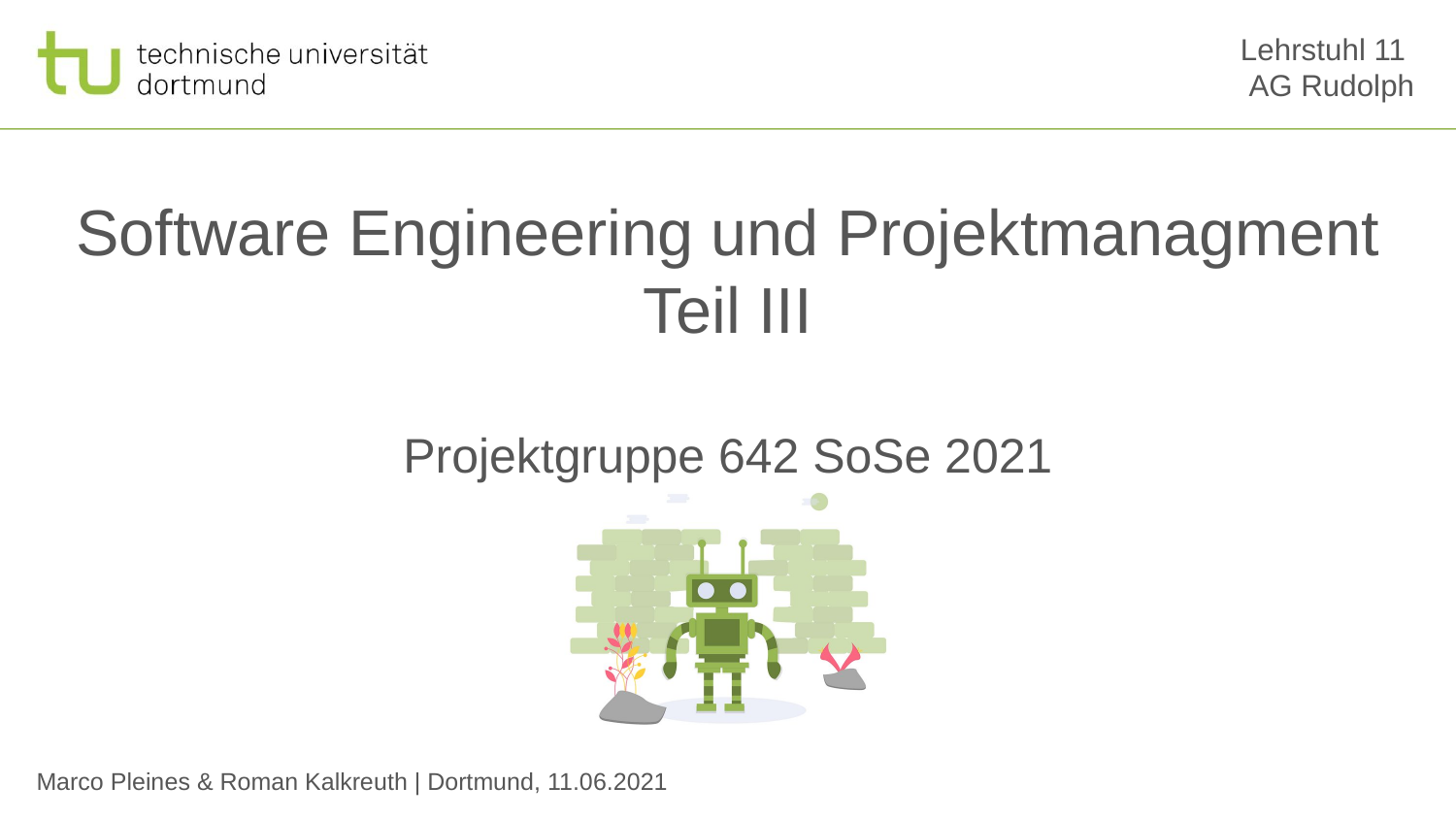

Lehrstuhl 11 AG Rudolph

### **O'REILLY®**

Software **Engineering at** Google **Lessons Learned** from Programming **Over Time** Curated by Titus Winters, Tom Manshreck & Hyrum Wright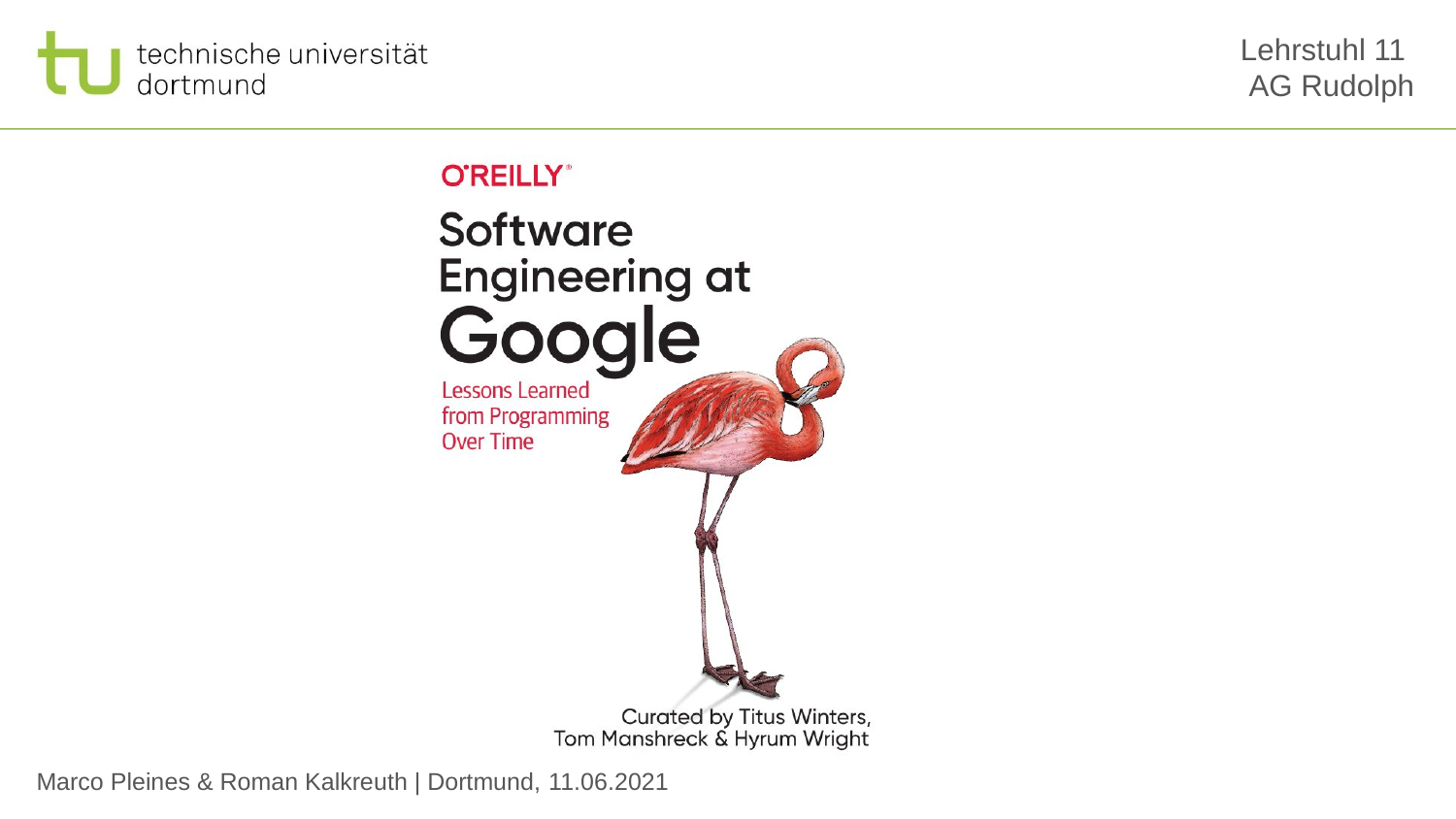

Google's software engineering landscape

- Culture
- Processes
- Tools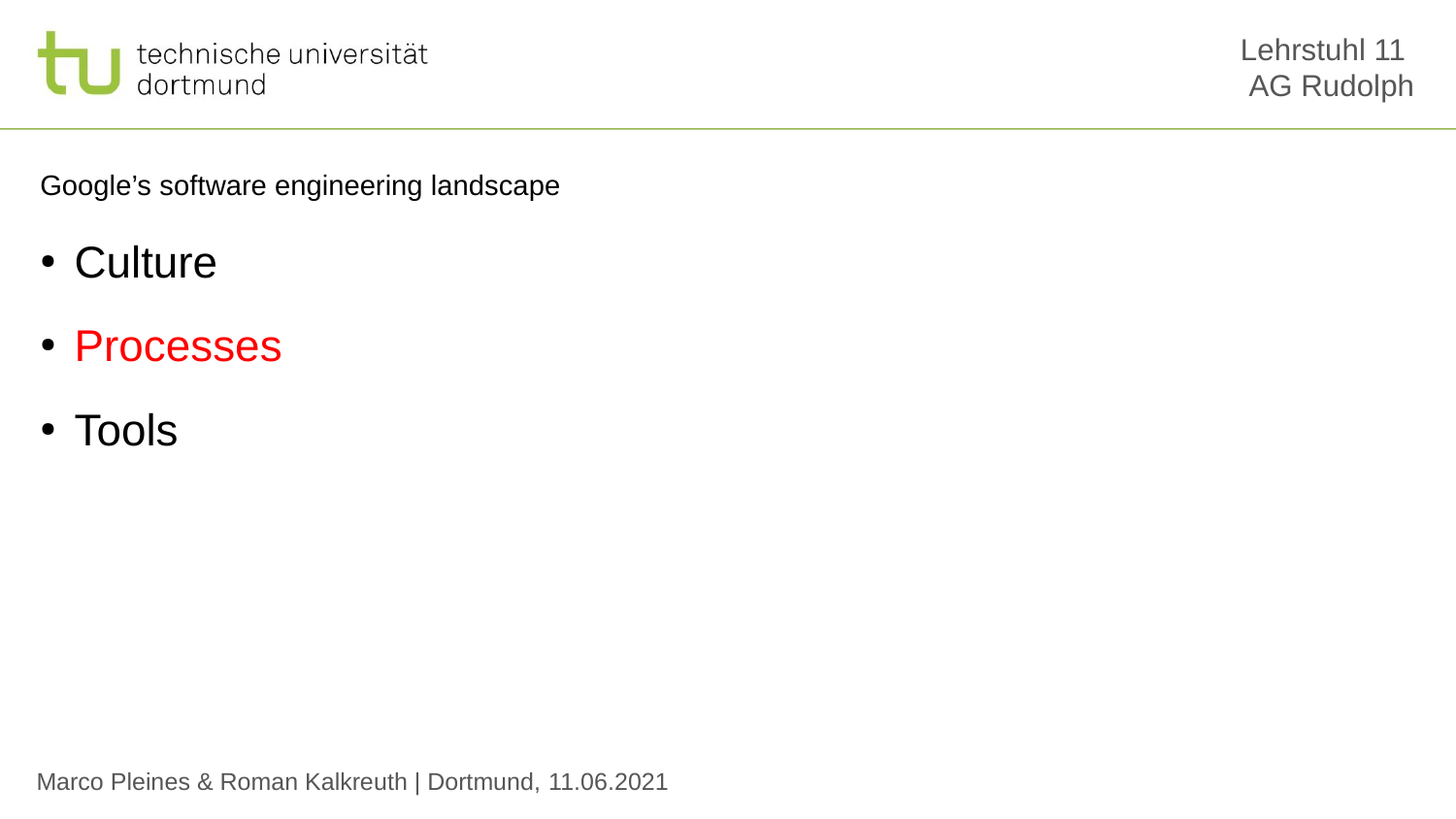

## Agenda

- 1. Code Review
- **2. Style Guides and Rules**
- 3. Dokumentation

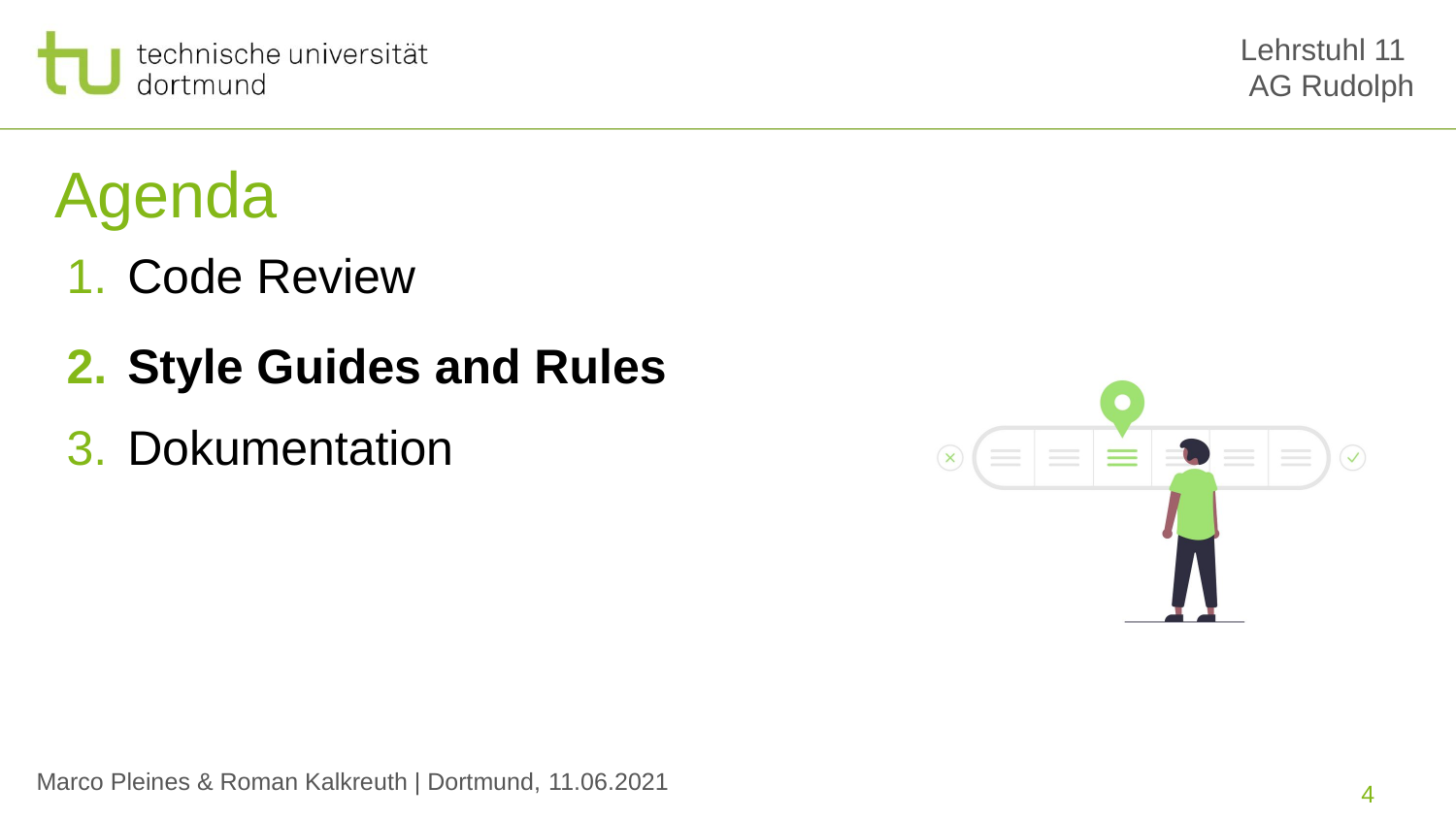

## 1. Code Review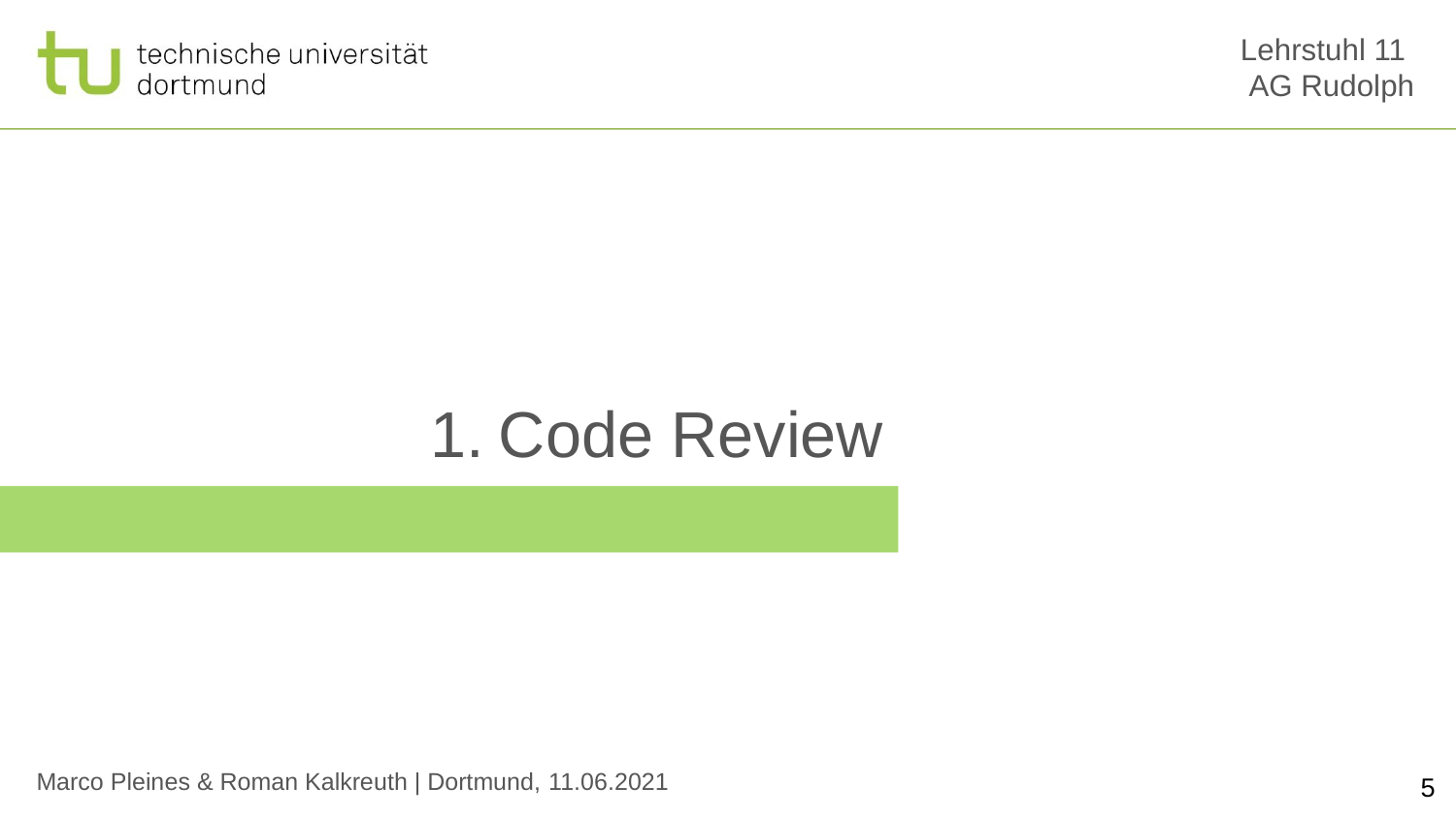

**Why Have Rules?** 

- Consistency
- Readability
- No Voodoo
- Avoiding error-prone constructs
- Robustness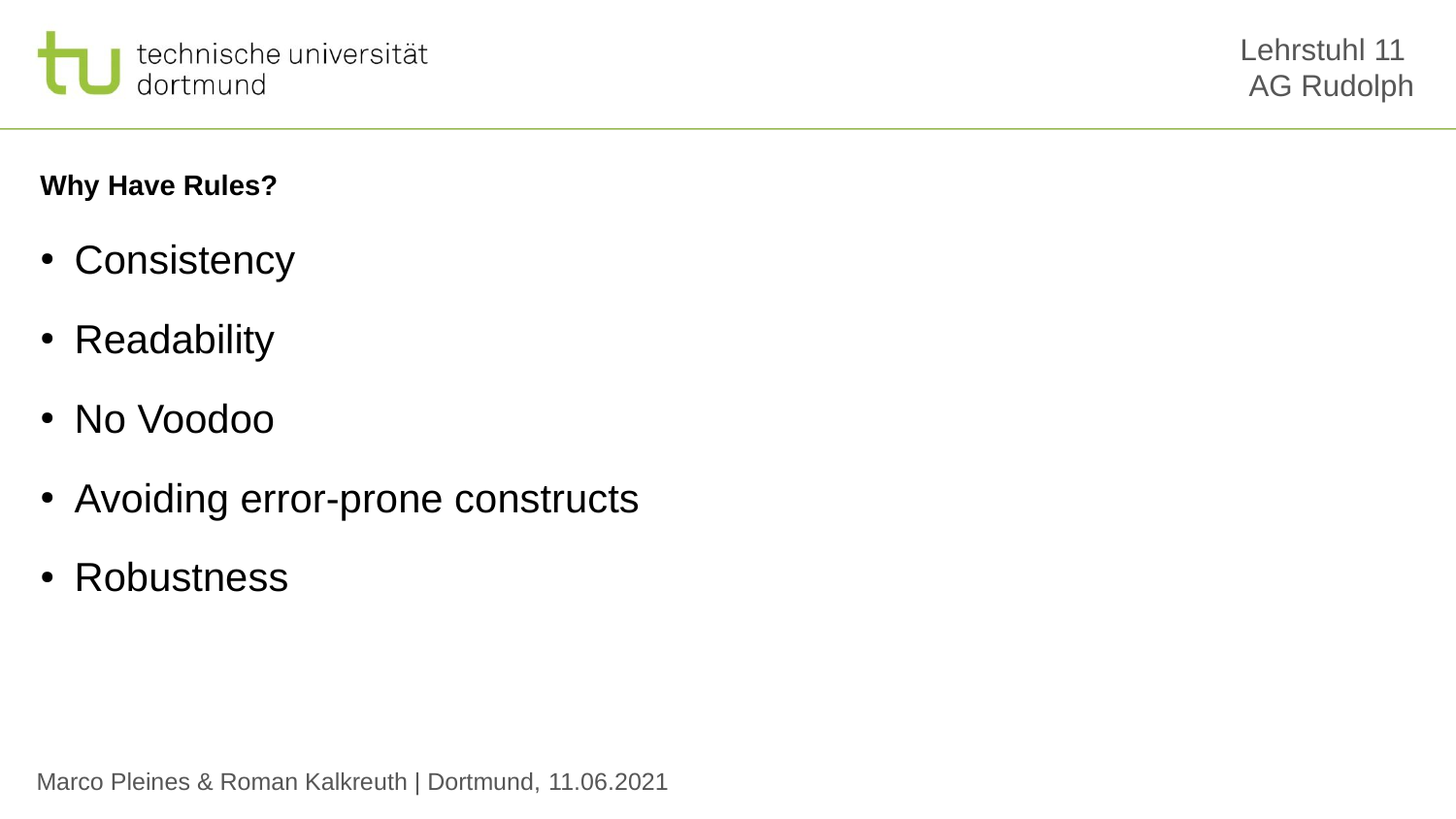

### **Creating Rules: Guiding Principles**

- Benefit vs. Expense
- Focus on the reader
- Be consistent
- Respect the standard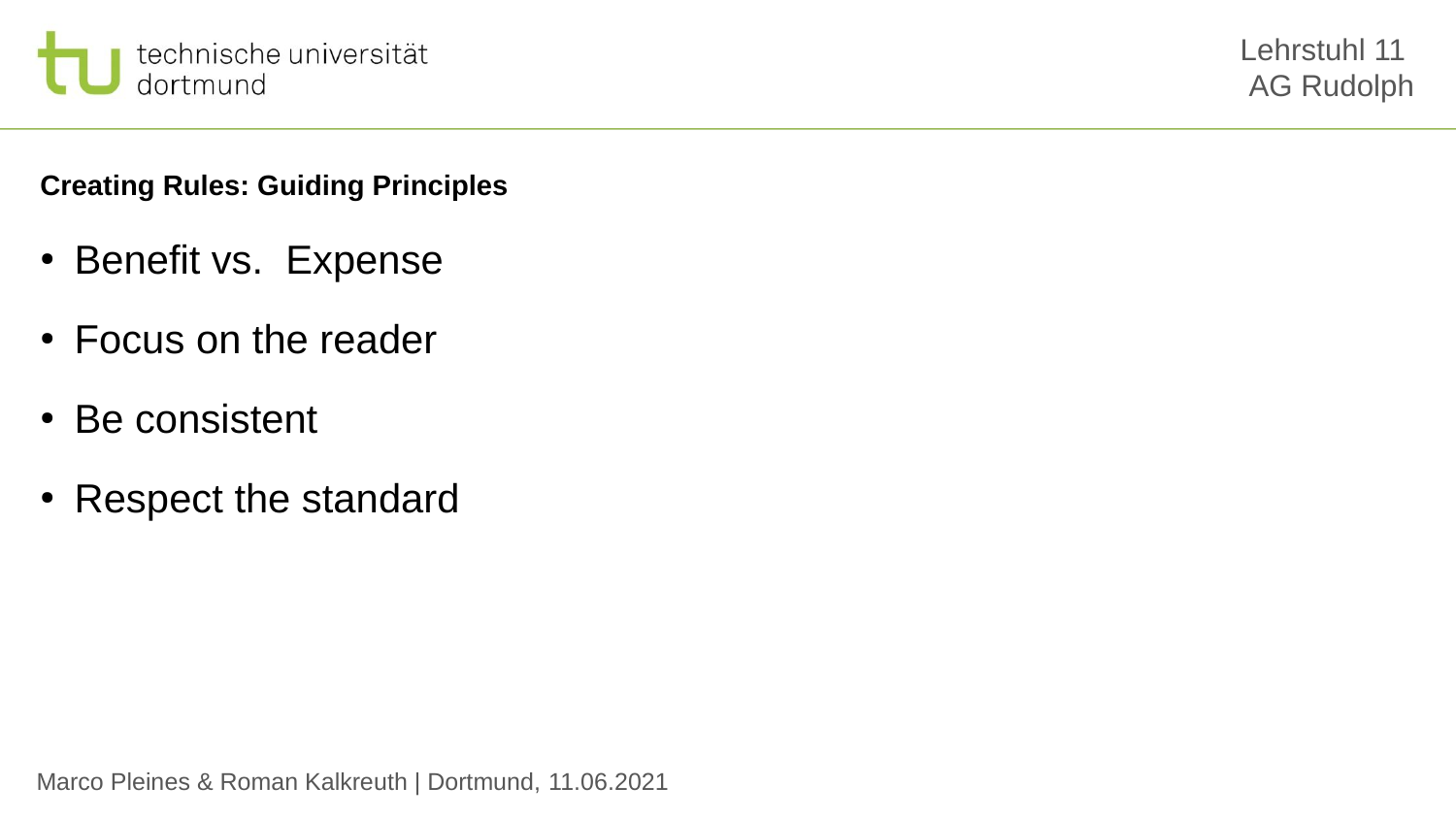

**Creating Rules: Style Guide**

- Avoding danger
- Enforcing best practices
- Ensuring consistency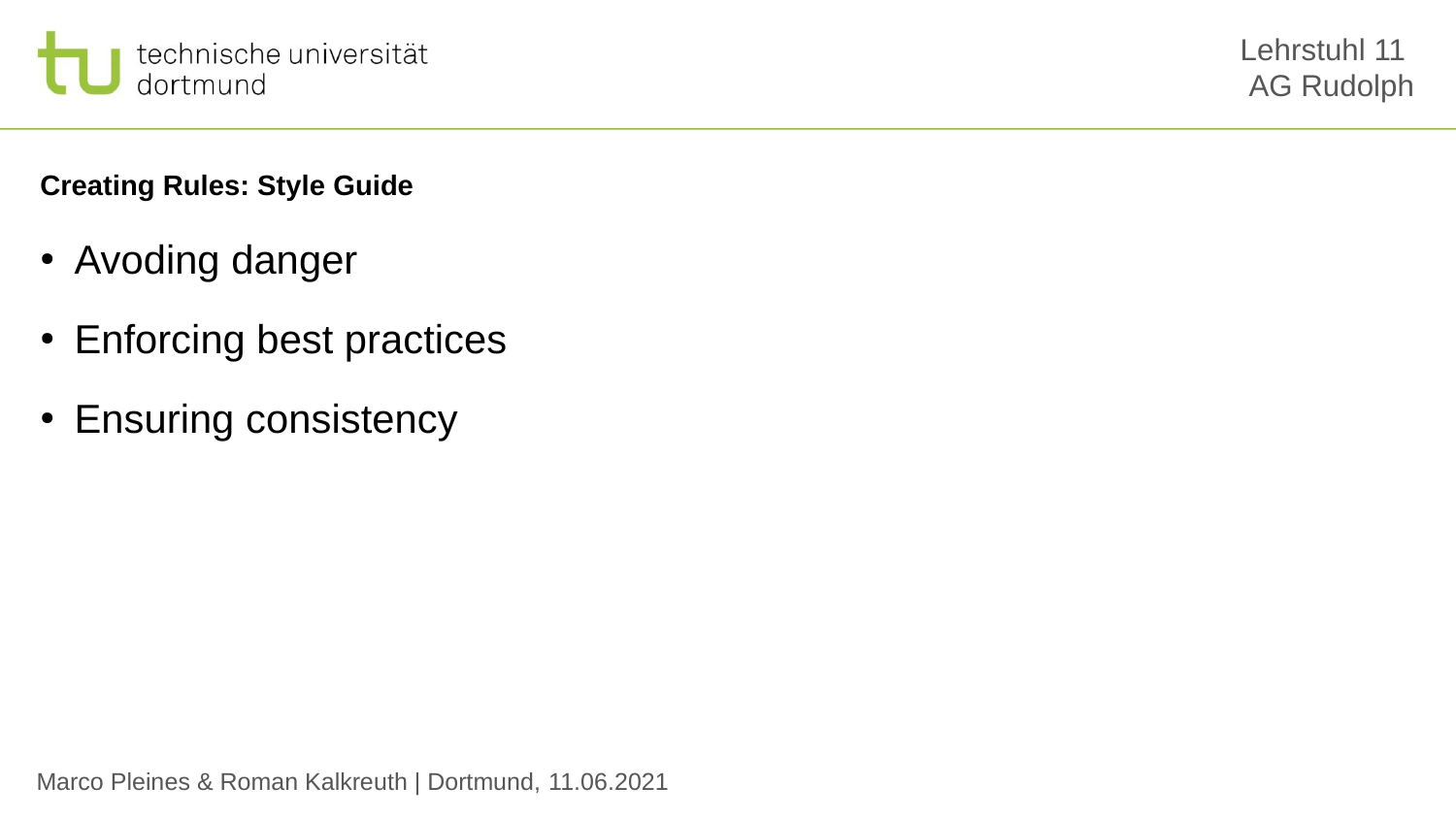

**Consistency** 

- Scaling
- Resilience/Robustness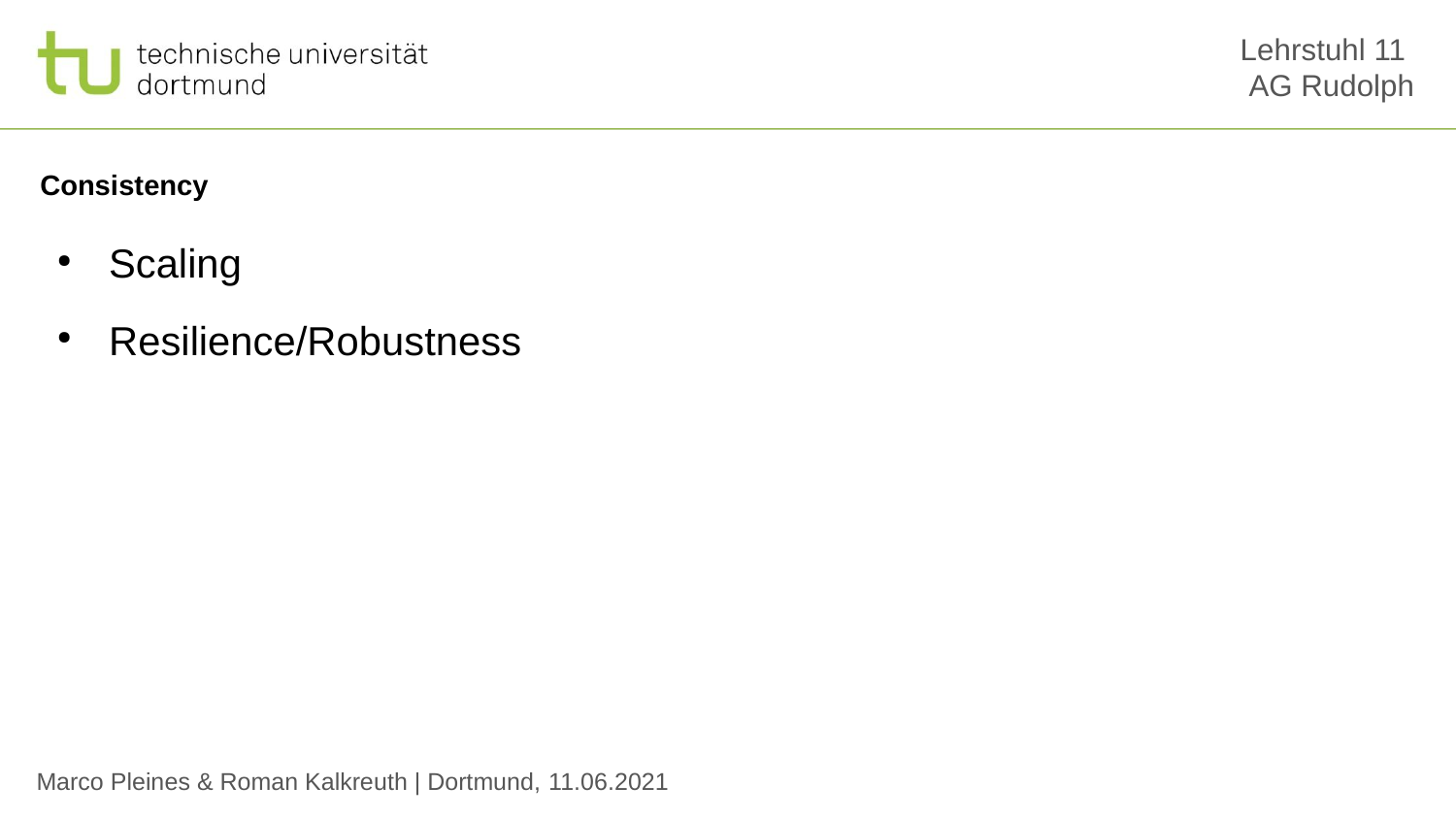

### **Applying The Rules**

- Code Formatters
- Style Checkers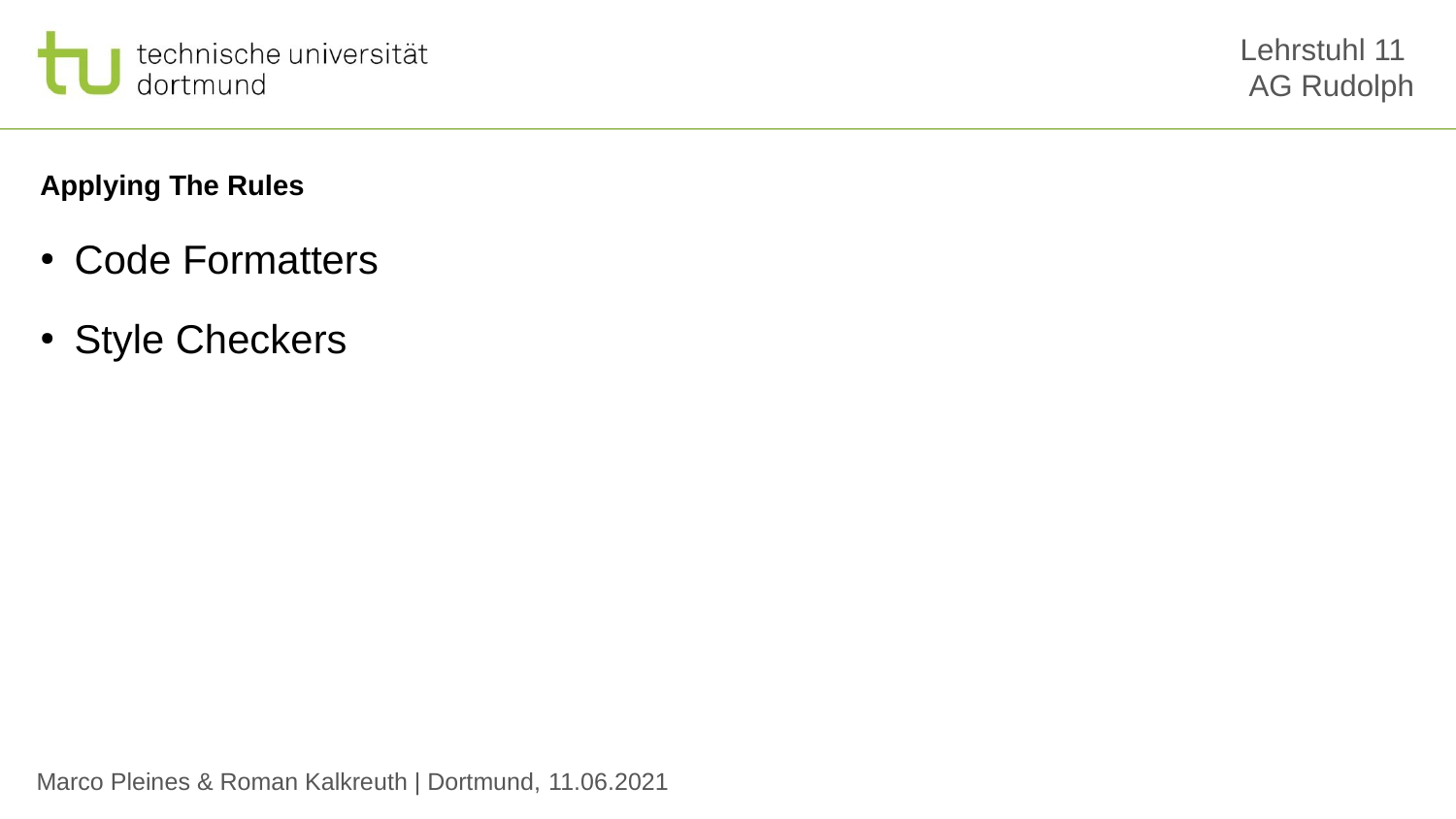

**Tools**

- Eclipse  $\rightarrow$  Checkstyle
- Visual Studio Code  $\rightarrow$  Prettier